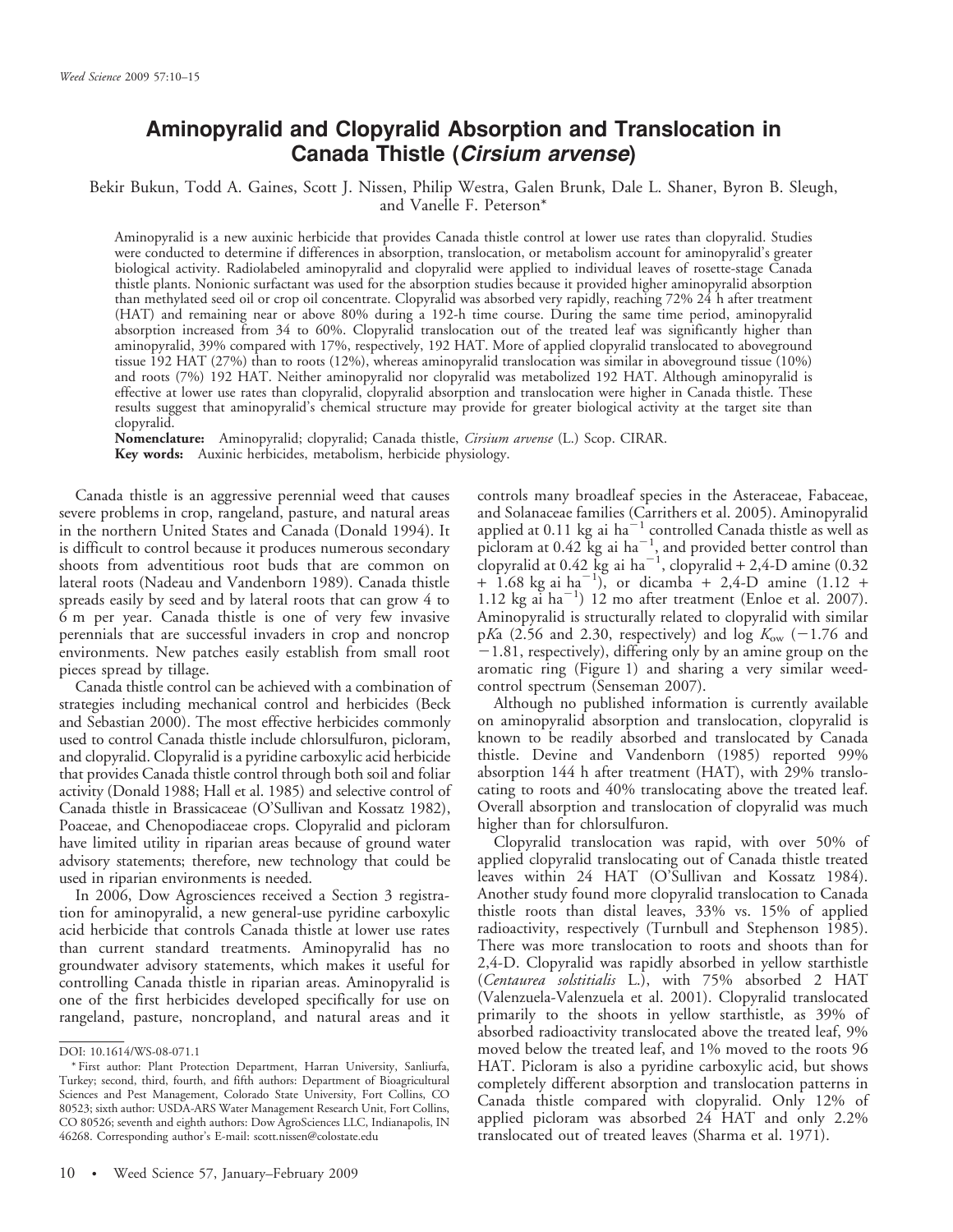

Figure 1. Chemical strucftures of aminopyralid (A) and clopyralid (B), adapted from Senseman (2007).

Clopyralid metabolism has varied across species. No clopyralid or 2,4-D metabolites were found 9 d after treatment (DAT) in Canada thistle, suggesting that greater clopyralid translocation accounted for its greater biological activity compared with 2,4-D (Turnbull and Stephenson 1985). Clopyralid was metabolized by yellow starthistle within 2 HAT (Valenzuela-Valenzuela et al. 2001), but was not substantially metabolized in hemp dogbane (Apocynum cannabinum L.) (Orfanedes et al. 1993). The authors suggested that differences in activity at the target site were responsible for hemp dogbane being more sensitive to fluroxypyr than clopyralid (Orfanedes et al. 1993).

To provide effective control, auxinic herbicides need to translocate to the site of action in sufficient quantities to be phytotoxic. In most species, clopyralid translocates well and has limited metabolism; however, metabolism appears to be species dependent. Because of very similar chemical structures and properties (pKa and log  $K_{\text{ow}}$ ), aminopyralid may have even better absorption and translocation than clopyralid because it provides Canada thistle control at lower use rates. The objectives of this study were (1) to determine the influence of surfactants on aminopyralid absorption and (2) to compare absorption, translocation, and metabolism of  $^{14}$ Cclopyralid and 14C-aminopyralid in Canada thistle. This information could help to explain why aminopyralid is more effective than clopyralid at lower use rates.

#### Materials and Methods

Plant Materials. Canada thistle root segments were collected from a wetland noncrop population in fall 2007 and used to vegetatively propagate plants. Root segments were cut to 5 cm, wrapped in moist paper towel, and placed in a growth chamber<sup>1</sup> for 10 d at 24 C/15 C day/night temperature and 12-h photoperiod (approximately  $400 \mu E \text{ m}^{-2} \text{ s}^{-1}$ ). Root segments with emerged shoots were planted horizontally 4 cm deep in 656-ml pots<sup>2</sup> (6.4 cm diam by 25 cm deep) filled with sand. Pots were watered to maintain normal plant growth. Slow-release fertilizer<sup>3</sup> (14-14-14) was added to each pot 5 d after transplanting. Pots were placed outside and exposed to ambient weather conditions during September, and then transferred to a greenhouse.

Surfactants. Plants at the five- to six-leaf rosette stage were returned to the previously described growth chamber conditions and acclimated for 3 d. To determine the effect of different surfactants on aminopyralid absorption, radioactive aminopyralid solutions were prepared with each of the following surfactants: nonionic surfactant<sup>4</sup> (NIS, 0.25% v/v), methylated seed oil<sup>4</sup> (MSO, 1% v/v), crop oil concentrate<sup>4</sup> (COC, 1% v/v),

NIS + ammonium sulfate (AMS) (0.25%  $v/v + 1.2$ % w/v), and NIS + urea ammonium nitrate  $(0.25\% \text{ v/v} + 1\% \text{ v/v})$ . Each different radiolabeled treatment was applied to a unique leaf on one plant as 20 discrete, 0.5-µl droplets distributed across both sides of the adaxial surface midvein. Each 10-µl treatment contained 4,170 Bq. The radiolabeled aminopyralid solutions contained  $[2,6^{-14}C]$ aminopyralid<sup>5</sup> (specific activity 9.03  $\times$  $10^5$  kBq mmol<sup>-1</sup>), commercially formulated aminopyralid,<sup>6</sup> and each respective surfactant. Total aminopyralid concentration in application solutions was 2.7 mM, equivalent to a  $0.12$  kg ha<sup>-1</sup> application rate. Plants were returned to the growth chamber after treatment. The experimental design was a randomized complete block with four replications and the experiment was repeated. Treated leaves were excised 96 HAT and washed in 5 ml of 10% (by vol) aqueous methanol with 0.25% NIS. Unabsorbed  ${}^{14}C$  in the leaf wash solution was quantified by liquid scintillation spectroscopy<sup> $\prime$ </sup> (LSS) with scintillation fluid<sup>8</sup> and used to calculate absorption as a percentage of total radioactivity applied.

Absorption, Translocation, and Root Exudation. Plants at the five- to six-leaf rosette stage were acclimated in a growth chamber for 3 d as described previously. The youngest fully expanded leaf on each plant was covered with aluminum foil and the remainder of the plant was oversprayed with commercially formulated aminopyralid at 0.12  $\text{kg}$  ha<sup>-1</sup> with 0.25% v/v NIS or commercially formulated clopyralid $9$  at 0.42 kg ha<sup>-1</sup> with 0.25% v/v NIS in a pressured spray chamber<sup>10</sup> calibrated to deliver 187 L ha<sup>-1</sup> at 206 kPa.

After foliar herbicide applications, radiolabeled solutions were applied to the foil-protected leaf adaxial surface as described previously and each 10-µl treatment contained 4,170 Bq. The radiolabeled aminopyralid solution was prepared as described previously using 0.25% v/v NIS. Total aminopyralid concentration in the application solution was 2.7 mM, equivalent to a 0.12 kg ai  $\bar{h}a^{-1}$  application rate. The radiolabeled clopyralid solution contained  $[2,6^{-14}C]$ clopyralid<sup>11</sup> (specific activity  $1.103 \times 10^6$  kBq mmol<sup>-1</sup>), commercially formulated clopyralid, and 0.25% v/v NIS. Total clopyralid concentration in the application solution was 11.7 mM, equivalent to a  $0.42 \text{ kg ha}^{-1}$  application rate. Plants were returned to the growth chamber after treatment.

Plants were harvested 24, 48, 96, and 192 HAT. The treated leaf was excised and washed in 5 ml of 10% (by vol) aqueous methanol with 0.25% NIS. Unabsorbed  $^{14}C$  in the leaf wash solution was quantified by LSS with scintillation fluid. Plants were further divided into shoot above the treated leaf, shoot below the treated leaf, crown, and root. Plant parts were oven dried at 60 C for 48 h, weighed, combusted in a biological oxidizer,<sup>12</sup> and resulting  $\frac{14^{9}CO_{2}}{14}$  was trapped in 10 ml of <sup>14</sup>C trapping cocktail.<sup>13</sup> Radioactive content was quantified by LSS. Radioactivity exuded by roots was determined by adding 250 ml of water to the sand-rooting medium. After shaking and settling, 5 ml of the solution was quantified by LSS with scintillation fluid.

The experimental design was a randomized complete block with three replications and the experiment was repeated. Herbicide absorption was calculated as the total quantity of  $14$ C applied minus that recovered in the leaf wash. Translocation out of the treated leaf was calculated as percentage of applied by determining the total radioactivity recovered in all plant parts other than the treated leaf and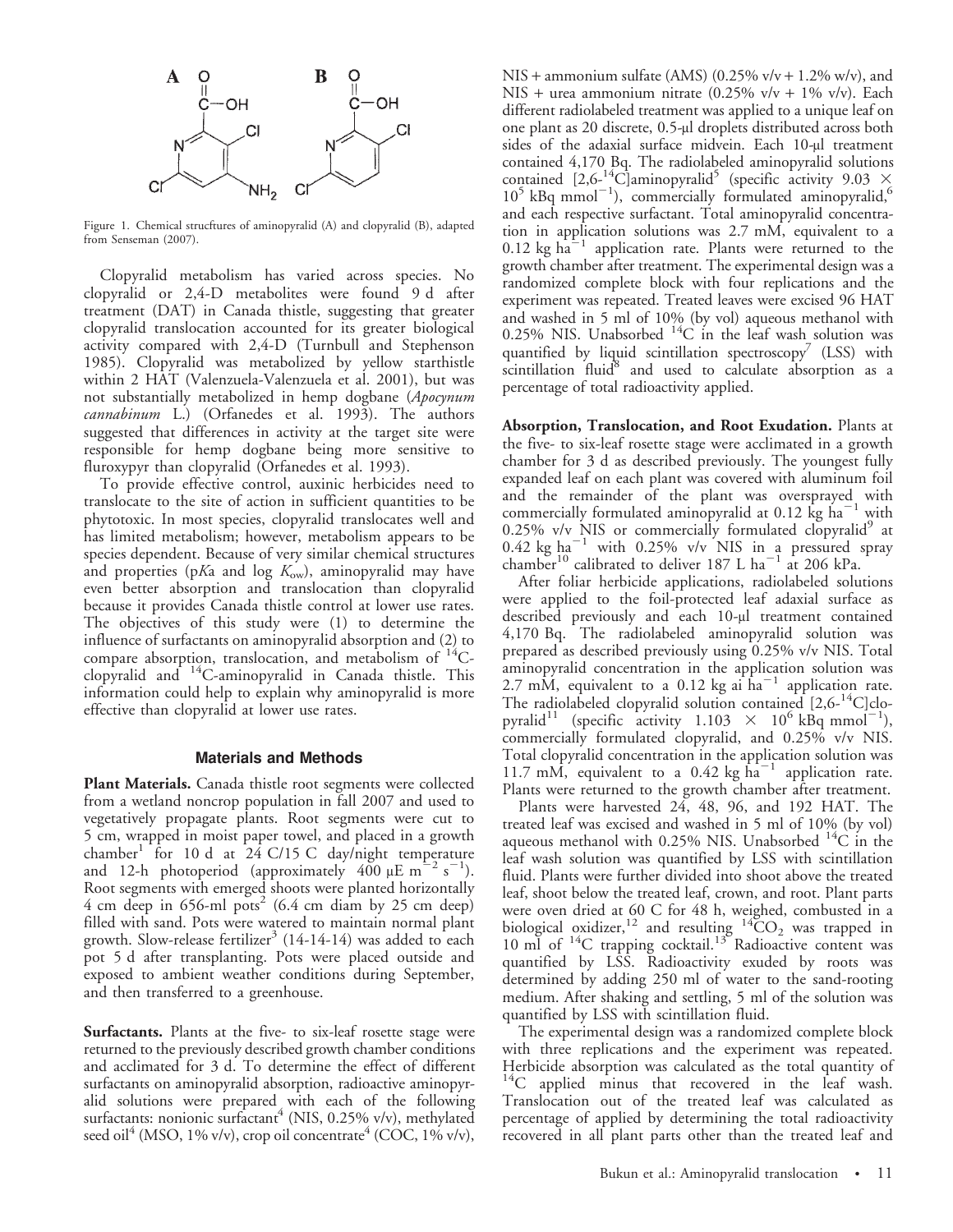dividing by the total radioactivity applied. The shoot above and below the treated leaf and the crown were combined and referred to as aboveground plant parts. Root-exuded radioactivity was included in total translocation to the root.

Metabolism. For determination of aminopyralid and clopyralid metabolism, plants were treated with foliar and radioactive herbicide applications as described in the absorption and translocation experiment, with the exception that each 10-µl radioactive treatment solution contained 8.3 kBq. The total aboveground portion of the plants was harvested at 24, 48, 96, and 192 HAT. Plant tissue was ground using a mechanical tissue homogenizer<sup>14</sup> in 90% acetone (v/v). Homogenized tissue was centrifuge filtered, rinsed, and centrifuged twice with 90% acetone, and then acetone was evaporated from the filtrate. Pelleted plant material was combusted in a biological oxidizer,  ${}^{14}CO_2$  trapped in 10 ml of <sup>14</sup>C trapping cocktail, and radioactive content was quantified by LSS. Samples of the filtrate were analyzed by high-performance liquid chromatography (HPLC)<sup>15</sup> using a  $C8^{16}$  column coupled with in-line  $^{14}C$  detection.<sup>17</sup> Mobile phases for clopyralid were (A) 90% water : 10% acetonitrile with 0.05% phosphoric acid (v/v), and (B) 70% water : 30% acetonitrile with 0.05% phosphoric acid (v/v). Mobile phases for aminopyralid were (A) 99.9% water : 0.1% acetonitrile with 0.05% phosphoric acid (v/v), and (B) 70% water : 30% acetonitrile with 0.05% phosphoric acid (v/v). The compounds were fractionated with a gradient from 0% B to 100% B over 10 min and held at 100% B for 10 min. The experimental design was a randomized complete block with three replications and the experiment was repeated.

Data Analysis. Data from the surfactant and absorption/ translocation experiments were subjected to Levene's test for homogeneity of variance between the two runs of each experiment to determine whether data could be pooled. Analysis of variance was performed on data from the surfactant experiment in SAS PROC GLM (SAS 2004) and treatment means were compared using Fisher's Protected LSD  $(P \le 0.05)$ . Absorption and translocation data were analyzed using nonlinear and linear regression in SigmaPlot 9.0.<sup>18</sup> Means and standard errors are presented for absorption and translocation data, with regressions calculated from raw data.

#### Results and Discussion

Surfactants. Data from the two runs were pooled on the basis of a test for homogeneity of variance. Surfactant type was significant ( $P < 0.0001$ ) and absorption was higher with NIS than with MSO, COC, or no surfactant (Figure 2). Adding AMS with NIS improved aminopyralid absorption compared with NIS alone; however, given that NIS alone provided reasonably good absorption and has been used alone in field research (Enloe et al. 2007), it was chosen as the surfactant for the absorption and translocation experiments. The addition of an ammonium ion to spray solutions tends to increase absorption of weak acid herbicides by reducing the pH of the cell wall and enabling acid trapping (Gronwald et al. 1993; Kirkwood 1993). This process has been clearly demonstrated for imidazolinone and sulfonylurea herbicides at the cellular level (Gronwald et al. 1993; Kirkwood 1993). For this process to work most effectively, the herbicide needs to have a pKa



Figure 2. Absorption of 14C-labeled aminopyralid into treated leaves of Canada thistle 96 h after treatment as a percentage of total applied radioactivity when applied with no surfactant (control), 0.25% (v/v) nonionic surfactant (NIS), NIS + 1.2% (w/v) ammonium sulfate (AMS), NIS + 1% (v/v) urea ammonium nitrate (UAN), 1% (v/v) methylated seed oil (MSO), and 1% (v/v) crop oil concentrate (COC). Means followed by the same letter are not significantly different  $(P \le 0.05)$ .

within physiological range (Kirkwood 1993). If the pKa of the ionizable group is too acidic, in theory the ammonium ion should have no effect. Aminopyralid's pKa is 2.56 (Senseman 2007), which is lower than the necessary physiological range described by Kirkwood (1993); however, even a slight reduction in cell wall pH might facilitate plasma membrane penetration, providing access to the phloem and creating the concentration gradient necessary to drive both foliar and cellular absorption and long-distance translocation.

Absorption, Translocation, and Root Exudation. Levene's test indicated that the two experiments could be pooled for analysis. Combining radioactivity from the leaf wash with the total radioactivity found in the plant accounted for 86% (standard error [SE] 1.1%) of the total radioactivity applied for both herbicides. Clopyralid had significantly higher foliar absorption than aminopyralid 192 HAT, 80% compared with 60%, respectively (Figure 3). Clopyralid absorption was nearly complete 24 HAT, whereas aminopyralid absorption was much slower and did not reach its maximum level until 96 HAT (Figure 3).

Significantly more clopyralid translocated out of the treated leaf than aminopyralid (Figure 4A). Clopyralid translocation was described best with a nonlinear equation; it appeared to reach maximum translocation out of the treated leaf 48 HAT (Figure 4A). In contrast, aminopyralid translocation was best described by a linear equation and did not appear to reach an asymptote. Given these trends, it is possible that more aminopyralid would translocate out of the treated leaf than clopyralid over a longer time period; however, in the field aminopyralid causes rapid leaf and stem desiccation so it would seem unlikely that translocation could continue. Even when provided with ideal growing conditions and minimal moisture stress, Canada thistle plants used in these experiments developed significant injury symptoms 192 HAT after aminopyralid and clopyralid applications (data not shown).

More clopyralid translocated to aboveground than to belowground plant parts (Figure 4B). Maximum clopyralid root translocation occurred 24 HAT, whereas maximum aboveground translocation occurred 48 HAT (Figure 4B).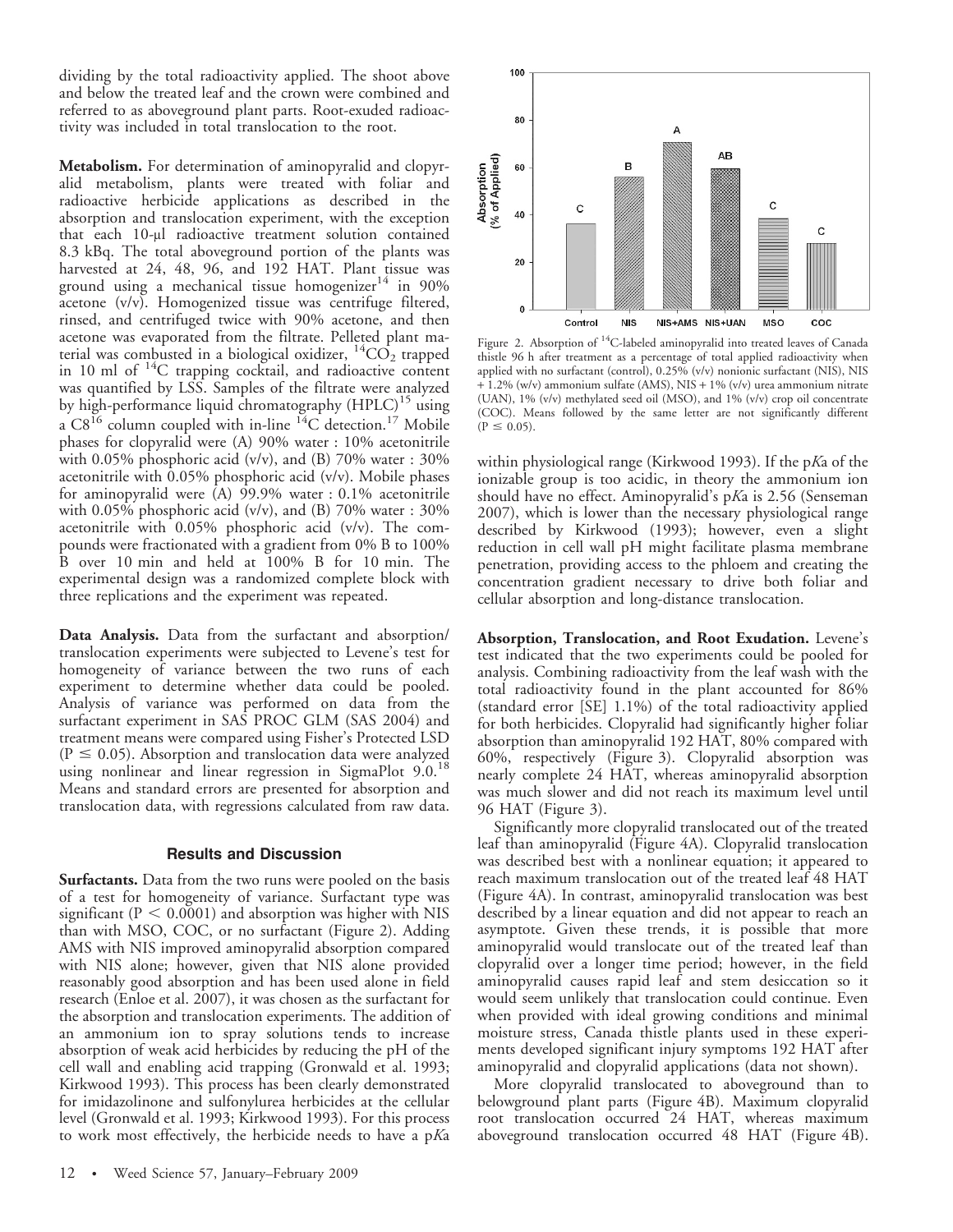

Figure 3. Total absorption of <sup>14</sup>C-labeled clopyralid and aminopyralid into treated leaves of Canada thistle. Data points are means and standard errors. Clopyralid regression (P < 0.0001):  $y = 78.3(1-e^{-0.11x})$ . Aminopyralid regression (P < 0.0001):  $y = 56.9(1-e^{-0.03x})$ .

This phenomenon has been observed in other perennial plants, including imazapyr in leafy spurge (Euphorbia esula L.) (Nissen et al. 1995). Aminopyralid translocation to aboveground tissue was not significantly different from translocation to roots (Figure 4B), and translocation to both was less for aminopyralid than for clopyralid. Root exudation was similar for both herbicides throughout the time course, with 2.9% (SE 1.3%) of applied aminopyralid exuding from the roots 192 HAT, compared with 4.8% (SE 1.3%) of applied clopyralid.

Although aminopyralid is effective at lower use rates than clopyralid (Enloe et al. 2007), much less aminopyralid was absorbed and translocated out of treated leaves. The higher biological activity of clopyralid compared with 2,4-D was attributed to greater translocation (Turnbull and Stephenson 1985), which does not explain the higher biological activity of aminopyralid compared with clopyralid.

Metabolism. Extractable aminopyralid and clopyralid were not metabolized 192 HAT (Figure 5). A maximum of 2% of applied radioactivity from both compounds was detected as nonextractable radioactivity in pelleted plant material. This is consistent with a previous report that no clopyralid metabolites were found 9 DAT in Canada thistle (Turnbull and Stephenson 1985). Given that aminopyralid has a chemical structure very similar to clopyralid, it seems reasonable that aminopyralid would not be metabolized by Canada thistle. Although no soluble metabolites were detected 192 HAT, it is possible that some metabolism could have been detected with a longer sampling window; however, herbicide injury was clearly visible 192 HAT (data not shown). Proteins that conjugate indole-3-acetic acid (IAA) and other endogenous auxins in response to excess auxin and auxinic herbicides, such as  $GH3$  in soybeans [*Glycine max* (L.) Merr.], do not recognize dicamba or 2,4-D as substrates (Kelley and Riechers 2007), so these proteins likely would not recognize aminopyralid or clopyralid as substrates. Neither aminopyralid nor clopyralid was metabolized as indicated by HPLC retention time, so conjugation was not occurring.

Recent advances in understanding auxin perception and auxinic herbicide mode of action have shown that auxin



Figure 4. Translocation of 14C-labeled clopyralid and aminopyralid out of treated leaves of Canada thistle. Data points are means and standard errors. (A) Total translocation as percentage of total applied radioactivity; clopyralid regression (P < 0.0001):  $y = 39.5(1-e^{-0.06x})$ ; aminopyralid regression  $(R^2 =$ 0.71, P < 0.0001):  $y = 1.9 + 0.08x$ . (B) Translocation above and below ground as percentage of total applied radioactivity; clopyralid aboveground regression  $(P< 0.0001)$ :  $y = 27.1(1-e^{-0.05x})$ ; clopyralid belowground regression  $(P < 0.0001)$ : y = 12.9x/1.6+x; aminopyralid aboveground regression  $(R^2 =$ 0.75, P < 0.0001):  $y = 0.72 + 0.05x$ ; aminopyralid belowground regression ( $R^2$  $= 0.57, P < 0.0001$ :  $y = 1.2 + 0.03x$ .

receptors auxin-binding protein 1 (ABP1) and transport inhibitor response 1 (TIR1) are auxin specific, initiate gene expression, and may be target sites for auxinic herbicides (Kelley and Riechers 2007). Auxinic herbicides are classified on the basis of the type of aromatic ring and location of the carboxylic acid moiety in relation to the aromatic ring, but recent work indicates that the carboxyl group may not be required for auxin activity (Kelley and Riechers 2007). The only difference between aminopyralid and clopyralid is that aminopyralid has an amine group on the aromatic ring, which may be the critical portion for target site recognition. Auxin receptor homologues to ABP1 and TIR1 in Canada thistle may be more sensitive to aminopyralid than clopyralid. Taken together, aminopyralid could very well have greater biological activity at an auxin receptor, which would explain why aminopyralid has greater field-level biological activity with lower absorption and less translocation than clopyralid.

Our results showed that clopyralid was more readily absorbed and had greater translocation to both roots and shoots than aminopyralid. Clopyralid and aminopyralid have very similar log  $K_{ow}$  and pKa values, which makes it difficult to explain the significant differences in translocation. According to the mathematical model unifying the weak acid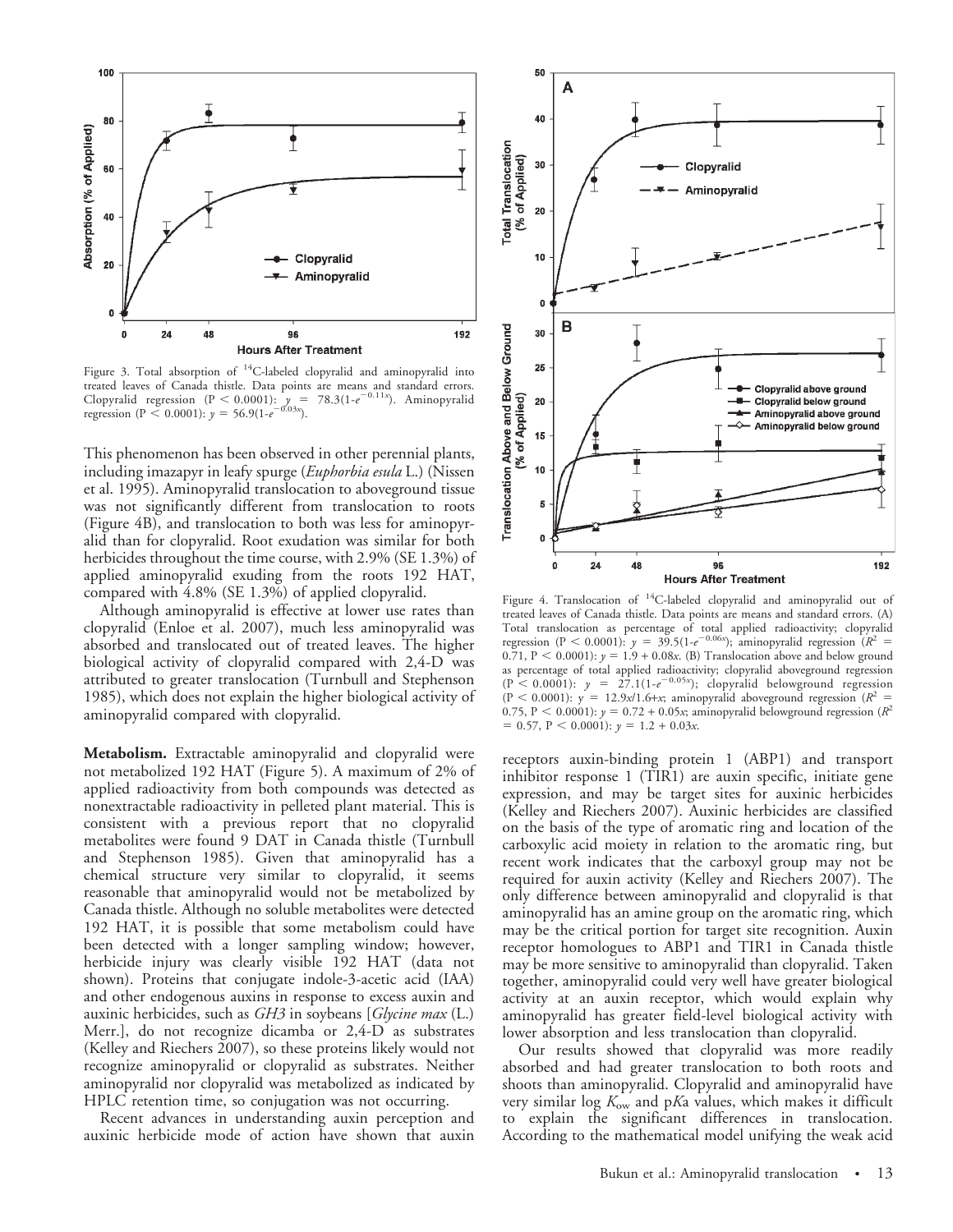

Figure 5. Chromatograms from reverse-phase high-performance liquid chromatography (HPLC) on analytical standards and acetone extract from Canada thistle plants 192 h after treatment with 14C-labeled aminopyralid (upper panel) and clopyralid (lower panel).

and intermediate permeability theories (Kleier 1988), both molecules should have limited translocation. Kleier's model would suggest that the log  $K_{\text{ow}}$  values for these herbicides are too low and the pKa too acidic to compensate for low membrane permeability. In this context, clopyralid's level of absorption and translocation is probably unusually high on the basis of log  $K_{\text{ow}}$  and pKa values. Despite clopyralid's greater translocation, aminopyralid has better herbicidal activity at lower rates on Canada thistle. Aminopyralid probably has higher biological activity at the site of action than clopyralid, since less aminopyralid is required to achieve better control than clopyralid and much less aminopyralid actually translocates out of treated leaves. Future research into the biological activity of aminopyralid may help explain these differences, including identifying the site of action for aminopyralid and clopyralid and determining the binding kinetics of these two herbicides.

#### Sources of Materials

<sup>1</sup> Conviron Controlled Environments Limited (Model 15), Winnipeg, MB, Canada. <sup>2</sup> Deepot cones, Stuewe and Sons, Inc., Corvallis, OR 97333.

<sup>3</sup> Osmocote®, Scotts Miracle-Gro Company, Marysville, OH 43041. <sup>4</sup> Loveland Industries, Inc., Greeley, CO 80537.

- 
- <sup>5</sup> Dow AgroSciences LLC, Indianapolis, IN 46268.
- <sup>6</sup> Milestone<sup>TM</sup>, Dow AgroSciences LLC, Indianapolis, IN 46268.<br><sup>7</sup> Packard Tri-Carb (Model 2500 TR), Packard Instrument Co.,

Meriden, CT 06450.<br><sup>8</sup> Ultima Gold LLT (6013371), PerkinElmer Life and Analytical

Sciences, Inc., Waltham, MA 02451.<br>
<sup>9</sup> Transline<sup>TM</sup>, Dow AgroSciences LLC, Indianapolis, IN 46268.<br>
<sup>10</sup> DeVries Manufacturing Corp., Hollandale, MN 56045.<br>
<sup>11</sup> Dow AgroSciences LLC, Indianapolis, IN 46268.<br>
<sup>12</sup> OX500,

- 
- 
- 
- 
- 
- 
- 

<sup>16</sup> Zorbax C8 column, 2.1 mm by 150 mm, Agilent Technologies, Santa Clara, CA 95051.

<sup>17</sup>  $\beta$ RAM Detector, IN/US Systems, Inc., Tampa, FL 33610. <sup>18</sup> Systat Software, Inc., San Jose, CA 95110.

### Literature Cited

- Beck, K. G. and J. R. Sebastian. 2000. Combining mowing and fall-applied herbicides to control Canada thistle (Cirsium arvense). Weed Technol. 14:351–356.
- Carrithers, V. F., P. L. Burch, W. N. Kline, R. A. Masters, J. A. Nelson, M. B. Halstvedt, J. L. Troth, and J. M. Breuninger. 2005. Aminopyralid: a new reduced risk active ingredient for control of broadleaf invasive and noxious weeds. Proc. West. Soc. Weed Sci. 58:59–60.
- Devine, M. D. and W. H. Vandenborn. 1985. Absorption, translocation, and foliar activity of clopyralid and chlorsulfuron in Canada thistle (Cirsium arvense) and perennial sowthistle (Sonchus arvensis). Weed Sci. 33:524–530.
- Donald, W. W. 1988. Clopyralid effects on shoot emergence, root biomass, and secondary shoot regrowth potential of Canada thistle (Cirsium arvense). Weed Sci. 36:804–809.
- Donald, W. W. 1994. The biology of Canada thistle (Cirsium arvense). Rev. Weed Sci. 6:77–101.
- Enloe, S. F., R. G. Lym, and R. Wilson, et al. 2007. Canada thistle (Cirsium arvense) control with aminopyralid in range, pasture, and noncrop areas. Weed Technol. 21:890–894.
- Gronwald, J. W., S. W. Jourdan, D. L. Wyse, D. A. Somers, and M. U. Magnusson. 1993. Effect of ammonium sulfate on absorption of imazethapyr by quackgrass (*Elytrigia repens*) and maize (Zea mays) cell-suspension cultures. Weed Sci. 41:325–334.
- Hall, J. C., H. D. Bestman, M. D. Devine, and W. H. Vandenborn. 1985. Contribution of soil spray deposit from postemergence herbicide applications to control of Canada thistle (Cirsium arvense). Weed Sci. 33:836–839.
- Kelley, K. B. and D. E. Riechers. 2007. Recent developments in auxin biology and new opportunities for auxinic herbicide research. Pestic. Biochem. Physiol. 89:1–11.
- Kirkwood, R. C. 1993. Use and mode of action of adjuvants for herbicidesreview of some current work. Pestic. Sci. 38:93–102.
- Kleier, D. A. 1988. Phloem mobility of xenobiotics. 1. Mathematical model unifying the weak acid and intermediate permeability theories. Plant Physiol. 86:803–810.
- Nadeau, L. B. and W. H. Vandenborn. 1989. The root system of Canada thistle. Can. J. Plant Sci. 69:1199–1206.
- Nissen, S. J., R. A. Masters, W. M. Thompson, and R. N. Stougaard. 1995. Absorption and fate of imazapyr in leafy spurge (Euphorbia esula). Pestic. Sci. 45:325–329.
- O'Sullivan, P. A. and V. C. Kossatz. 1982. Selective control of Canada thistle in rapeseed with 3,6-dichloropicolinic acid. Can. J. Plant Sci. 62:989–993.
- O'Sullivan, P. A. and V. C. Kossatz. 1984. Absorption and translocation of 14C 3,6-dichloropicolinic acid in Cirsium arvense (L.) Scop. Weed Res. 24:17-22.
- Orfanedes, M. S., L. M. Wax, and R. A. Liebl. 1993. Absence of a role for absorption, translocation, and metabolism in differential sensitivity of hemp dogbane (Apocynum cannabinum) to 2 pyridine herbicides. Weed Sci. 41:1-6.
- SAS Institute, Inc. 2004. SAS OnlineDoc® 9.1.3. Cary, NC: SAS Institute, Inc. Senseman, S. S., ed. 2007. Herbicide Handbook. 9th ed. Lawrence, KS: Weed Science Society of America.